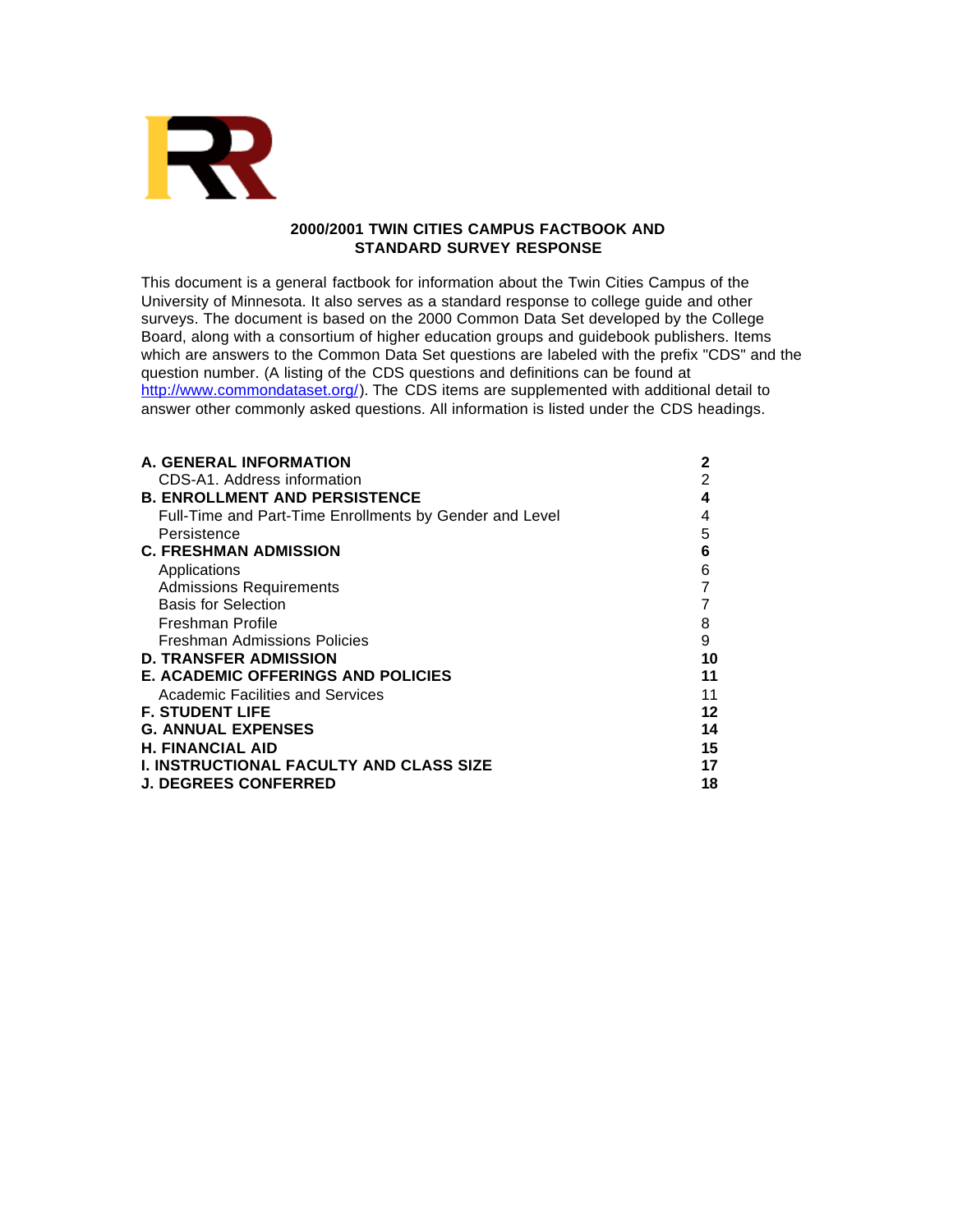# **CDS-A1. Address information**

| Name.                                            | University of Minnesota, Twin Cities                                                                                                                                                                                                        |
|--------------------------------------------------|---------------------------------------------------------------------------------------------------------------------------------------------------------------------------------------------------------------------------------------------|
| <b>Mailing address.</b>                          | 100 Church St. SE,<br>Minneapolis MN 55455-0213                                                                                                                                                                                             |
| Main telephone.                                  | 612/625-5000                                                                                                                                                                                                                                |
| Main FAX.                                        | 612/624-6369                                                                                                                                                                                                                                |
| Main URL.                                        | http://www.umn.edu/tc/                                                                                                                                                                                                                      |
| Admissions telephone.                            | 612/625-2008 or 1-800/752-1000;<br>TTY: 612/625-9051                                                                                                                                                                                        |
| <b>Admissions FAX.</b>                           | 612/626-1693                                                                                                                                                                                                                                |
| Admissions e-mail.                               | admissions@tc.umn.edu                                                                                                                                                                                                                       |
| Admissions URL (apply online here).              | http://www.umn.edu/tc/prospective/                                                                                                                                                                                                          |
| <b>Admissions address.</b>                       | 240 Williamson Hall, 231 Pillsbury Drive SE,<br>Minneapolis MN 55455-0115                                                                                                                                                                   |
| President.                                       | Mark G. Yudof, LL.D.                                                                                                                                                                                                                        |
| Director of admissions.                          | Wayne Sigler, Ph.D.                                                                                                                                                                                                                         |
| Director of financial aid.                       | Nancy Sinsabaugh                                                                                                                                                                                                                            |
| Financial aid telephone.                         | 612/624-1665                                                                                                                                                                                                                                |
| International student contact.                   | Carol Cline, Assistant Director of Admissions,<br>612/625-2006                                                                                                                                                                              |
| Director of men's athletics.                     | Tom Moe                                                                                                                                                                                                                                     |
| Director of women's athletics.                   | Chris Voelz                                                                                                                                                                                                                                 |
| FICE #3969, FAFSA #003969, SAT #6874, ACT #2156. |                                                                                                                                                                                                                                             |
| Environment/transportation.                      | 2,000-acre, urban campus in Minneapolis with<br>additional 730 acres in St. Paul. Served by<br>major airport; train serves St. Paul; bus serves<br>Minneapolis. School operates transportation<br>botwoon Minnegnolic and St. Paul campuses |

between Minneapolis and St. Paul campuses. Public transportation serves campus.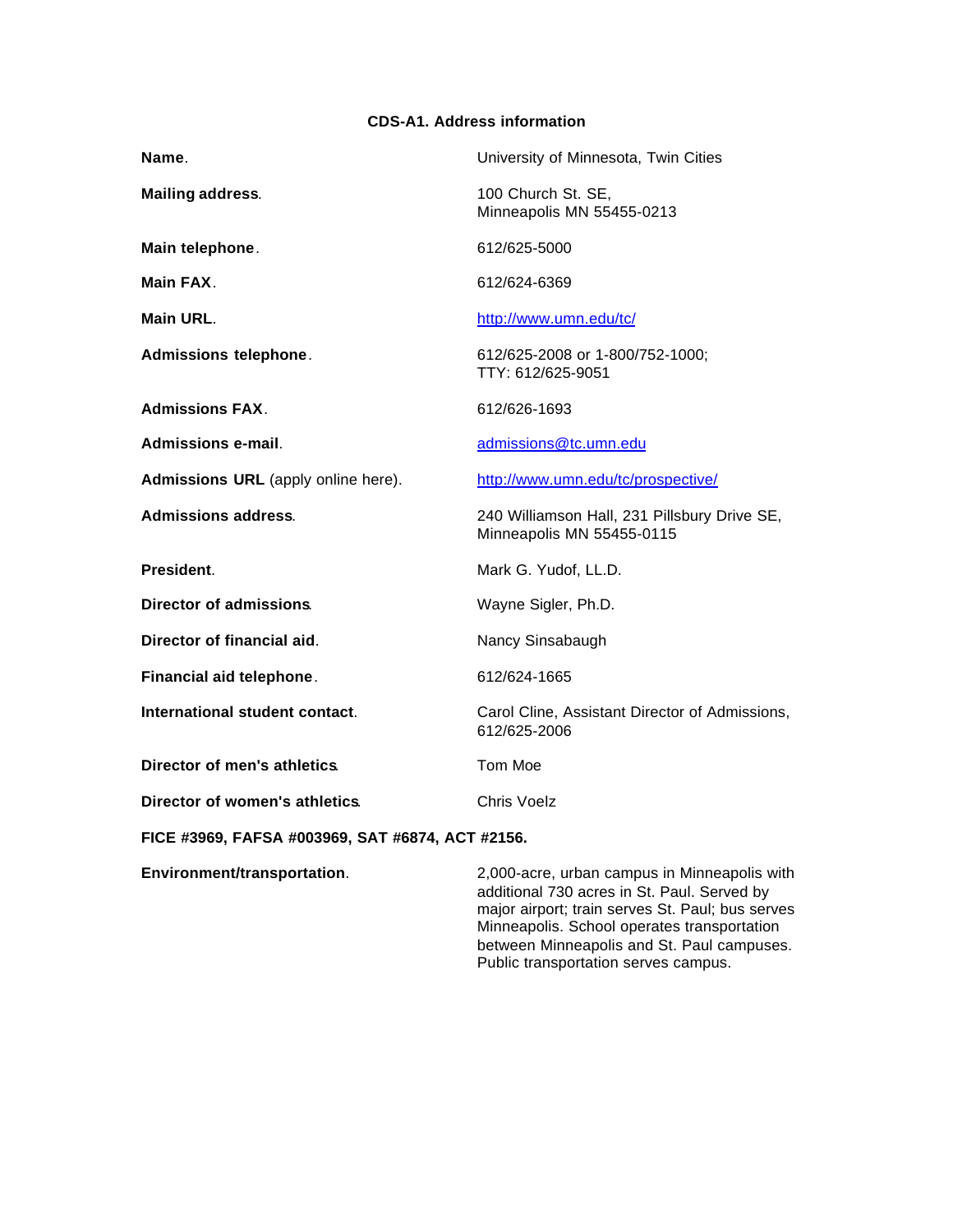| CDS-A2. Control.                  | Public (University, founded in 1851)                                                                                                                                                                                                                                                                                                     |
|-----------------------------------|------------------------------------------------------------------------------------------------------------------------------------------------------------------------------------------------------------------------------------------------------------------------------------------------------------------------------------------|
| CDS-A3. Gender mix.               | Coed                                                                                                                                                                                                                                                                                                                                     |
| CDS-A4. Academic year calendar.   | Starting in Fall 1999, semester system, with two<br>semesters and one three week spring<br>intersession. Classes begin in early September,<br>and mid January; intersession begins in mid-<br>May. One summer session of eight weeks.<br>Orientation for new students in June.                                                           |
| CDS-A5. Degrees offered.          | Certificate/Diploma, Bachelor's, Postbachelor's<br>certificate, Master's, Post-master's certificate,<br>Doctoral, First professional.                                                                                                                                                                                                    |
| Institutional accreditation.      | Regionally accredited by North Central<br>Association of Colleges and Schools (NCACS);<br>professionally by AACD, AACSB, ADA, APTA,<br>NASM, NCATE, NLN.                                                                                                                                                                                 |
| <b>Campus safety measures.</b>    | Blue light emergency phones on campus, 24-<br>hour escorts, campus police force.                                                                                                                                                                                                                                                         |
| Some noteworthy alumni.           | Five Nobel Prize winners; Garrison Keillor,<br>author and entertainer; Warren Burger, retired<br>U.S. Supreme Court chief justice; Hubert<br>Humphrey and Walter Mondale, former U.S.<br>Vice Presidents; Harry Reasoner, reporter and<br>TV anchorman, Georgia O'Keefe, artist; David<br>Winfield, former professional baseball player. |
| Some noteworthy campus buildings. | Frederick R. Weisman Art Museum,<br>Recreational Sports Center, Civil Engineering<br>Building, Basic Sciences/Biomedical<br>Engineering Facility, Ted Mann Concert Hall.                                                                                                                                                                 |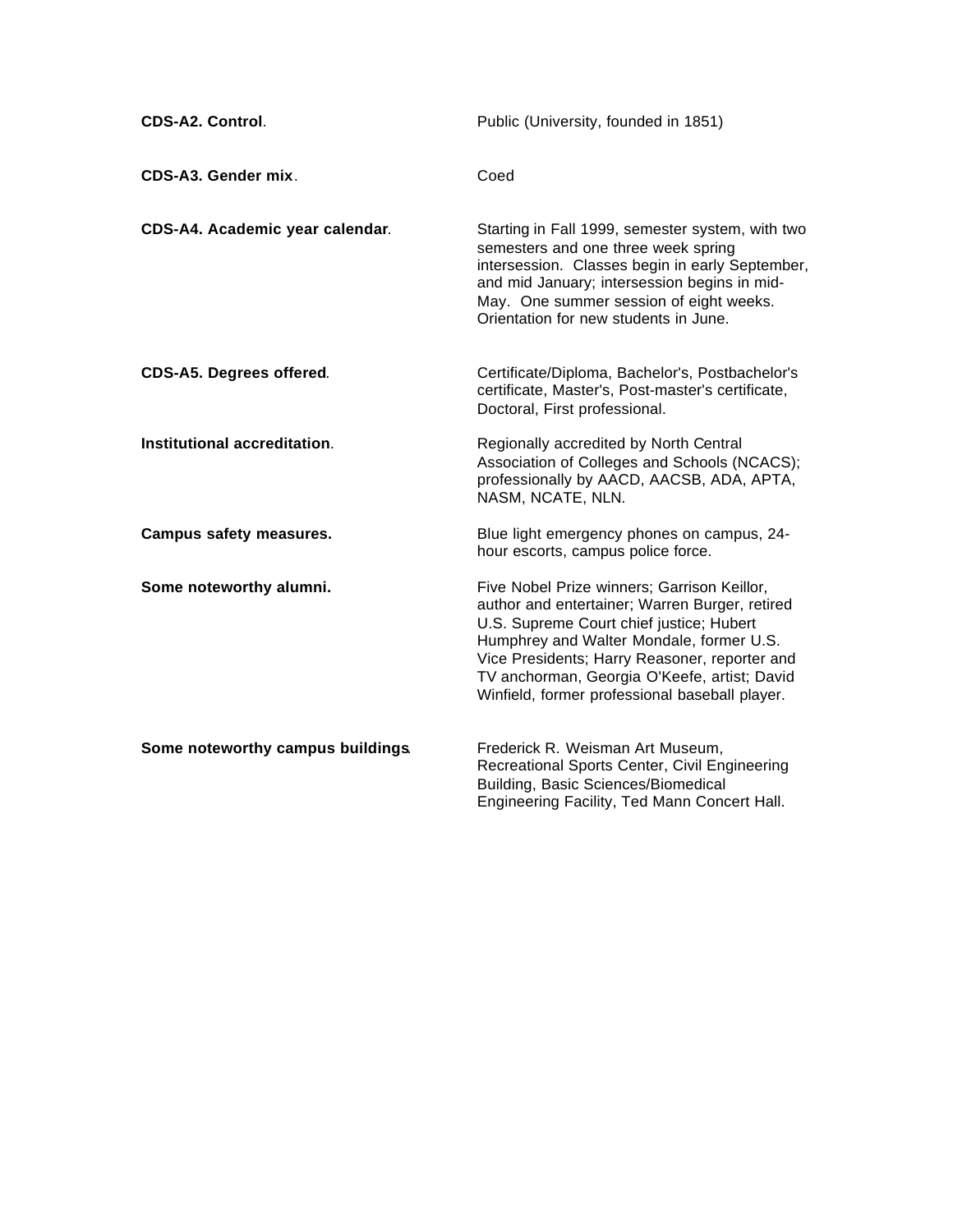# **CDS-B1. Institutional enrollment—Men and Women.**

*(Source: 2000 IPEDS Enrollment Report)*

The tables below show fall enrollments by level and gender for full-time, part-time, and all students. Note that extension (night-school) students are included in the category "All other undergraduates enrolled in credit courses." For most purposes the "degree-seeking undergraduates" figures are the best estimates of "real" undergraduates. Also, medical fellows in the Medical School are included in the Graduate "All other graduates enrolled in credit courses." category. All figures are as of the 2<sup>nd</sup> week of fall classes. Full-time for undergraduates and professionals is defined as 12 or more credits, and 6 credits for graduates.

|                                                        | <b>FULL-TIME</b>               |                                  |                              | <b>PART-TIME</b>               |                                  |                              |
|--------------------------------------------------------|--------------------------------|----------------------------------|------------------------------|--------------------------------|----------------------------------|------------------------------|
|                                                        | Men<br>(1999 IPEDS<br>col. 15) | Women<br>(1999 IPEDS<br>col. 16) | 1999<br><b>IPEDS</b><br>line | Men<br>(1999 IPEDS col.<br>15) | Women<br>(1999 IPEDS<br>col. 16) | 1999<br><b>IPEDS</b><br>line |
| <b>Undergraduates</b>                                  |                                |                                  |                              |                                |                                  |                              |
| Degree-seeking, first-time<br>freshmen                 | 2,289                          | 2,576                            | line 1                       | 42                             | 50                               | line 15                      |
| Other first-year, degree-<br>seeking                   | 963                            | 995                              | line <sub>2</sub>            | 137                            | 166                              | line 16                      |
| All other degree-seeking                               | 7,130                          | 8,043                            | lines<br>$3-6$               | 2,195                          | 2,386                            | lines<br>$17 - 20$           |
| Total degree-seeking                                   | 10,382                         | 11,614                           |                              | 2,374                          | 2,602                            |                              |
| All other undergraduates<br>enrolled in credit courses | 338                            | 436                              | line 7                       | 1,811                          | 2,267                            | line <sub>21</sub>           |
| Total undergraduates                                   | 10,720                         | 12,050                           | line 8                       | 4,185                          | 4,869                            | line 22                      |
| <b>First-professional</b>                              |                                |                                  |                              |                                |                                  |                              |
| First-time, first-professional<br>students             | 336                            | 382                              | line 9                       | $\overline{7}$                 | $\overline{4}$                   | line 23                      |
| All other first-professionals                          | 852                            | 932                              | line 10                      | 53                             | 60                               | line 24                      |
| Total first-professional                               | 1,188                          | 1,314                            |                              | 60                             | 64                               |                              |
| Graduate                                               |                                |                                  |                              |                                |                                  |                              |
| Degree-seeking, first-time                             | 800                            | 948                              | line 11                      | 430                            | 496                              | line 25                      |
| All other degree-seeking                               | 1,377                          | 1,454                            | line 12                      | 2,214                          | 2,332                            | line 26                      |
| All other graduates enrolled<br>in credit courses      | 331                            | 258                              | line 13                      | 144                            | 247                              | line 27                      |
| <b>Total graduate</b>                                  | 2,508                          | 2,660                            |                              | 2,788                          | 3,075                            |                              |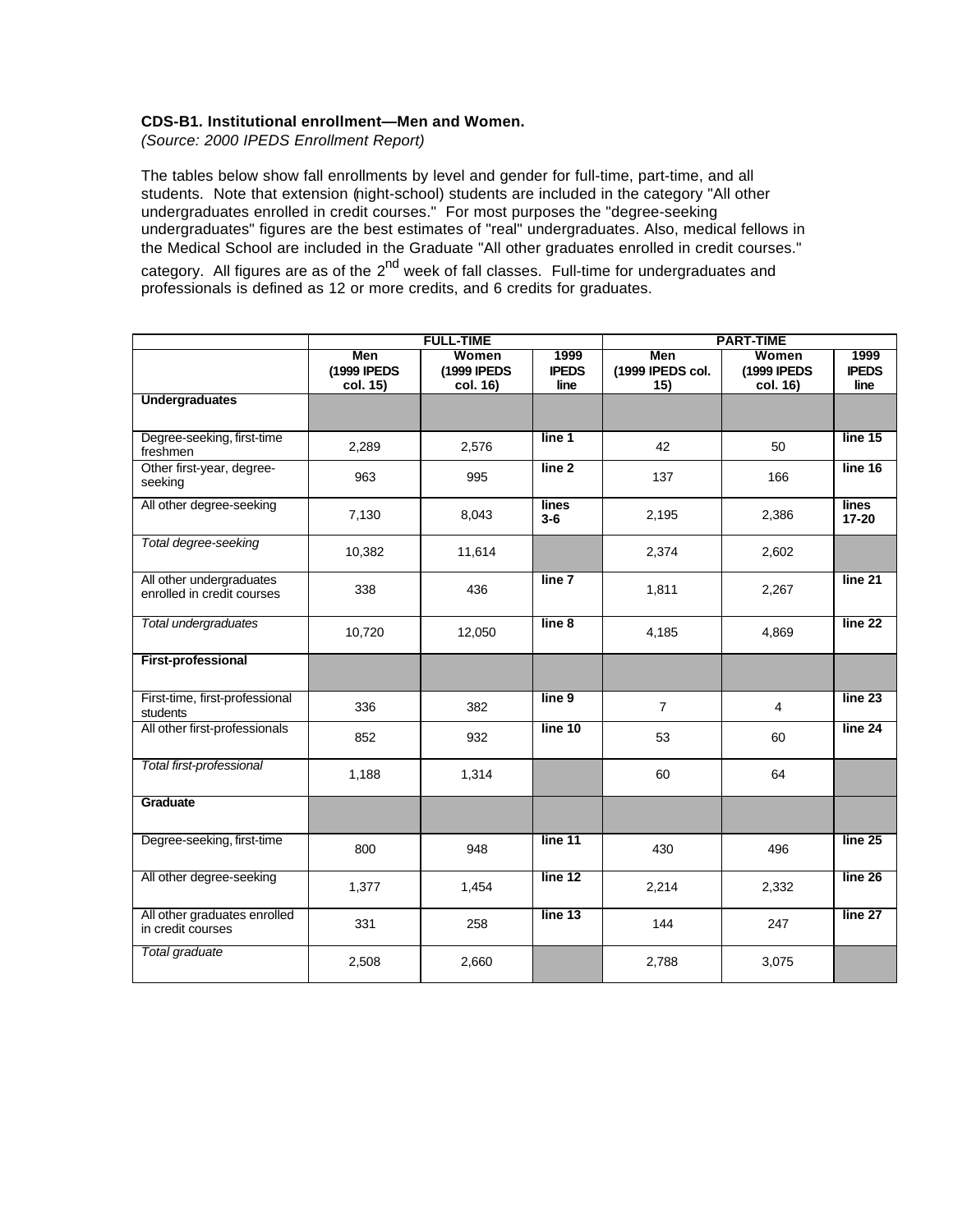Total all undergraduates (1999 IPEDS sum of lines 8 and 22, cols. 15 and 16): **31,824**

Total all graduate and professional students (1999 IPEDS sum of lines 14 and 28, cols. 15 and 16): **13,657**

GRAND TOTAL ALL STUDENTS (1999 IPEDS line 29, sum of cols. 15 and 16): **45,481**

### **B2. Enrollment by Racial/Ethnic Category***.*

*(Source: 2000 IPEDS Enrollment Report)*

Headcounts are shown by self-reported ethnic categories for all new freshmen and all *degreeseeking* undergraduates.

|                                                                     | Degree-seeking<br><b>First-time First year</b> | Degree-seeking<br><b>Undergraduates</b>                  | <b>Total</b><br><b>Undergraduates</b> |
|---------------------------------------------------------------------|------------------------------------------------|----------------------------------------------------------|---------------------------------------|
|                                                                     | <b>1999 IPEDS</b><br>sum of lines 1 and 15     | <b>1999 IPEDS</b><br>sum of lines 1-6 and<br>lines 15-20 |                                       |
| Nonresident aliens<br>1999 IPEDS cols. 1-2                          | 54                                             | 597                                                      | 901                                   |
| <b>Black, non-Hispanic</b><br>1999 IPEDS cols. 3-4                  | 220                                            | 1,092                                                    | 1,261                                 |
| American Indian or Alaskan<br><b>Native</b><br>1999 IPEDS cols, 5-6 | 31                                             | 175                                                      | 198                                   |
| Asian or Pacific Islander<br>1999 IPEDS cols, 7-8                   | 522                                            | 2,245                                                    | 2,510                                 |
| <b>Hispanic</b><br>1999 IPEDS cols, 9-10                            | 88                                             | 506                                                      | 573                                   |
| White, non-Hispanic<br>1999 IPEDS cols. 11-12                       | 3,931                                          | 21,588                                                   | 24,090                                |
| Race/ethnicity unknown<br>1999 IPEDS cols. 13-14                    | 111                                            | 769                                                      | 2,291                                 |
| Total<br>1999 IPEDS cols. 15-16                                     | 4,957                                          | 26,972                                                   | 31,824                                |

#### **Persistence**

**CDS-B3. Degrees & certificates awarded** 7/1/99-6/30/00 (*Source: IPEDS 1999-00 Completions Survey*)

| Less than 4 yr. Awards      |       |
|-----------------------------|-------|
| Bachelor's degrees          | 4,922 |
| Postbachelor's certificates | Ω     |
| Master's degrees            | 2,856 |
| Post-master's certificate   |       |
| Doctoral degrees            | 604   |
| First professional          | 708   |
| <b>TOTAL</b>                | 9.097 |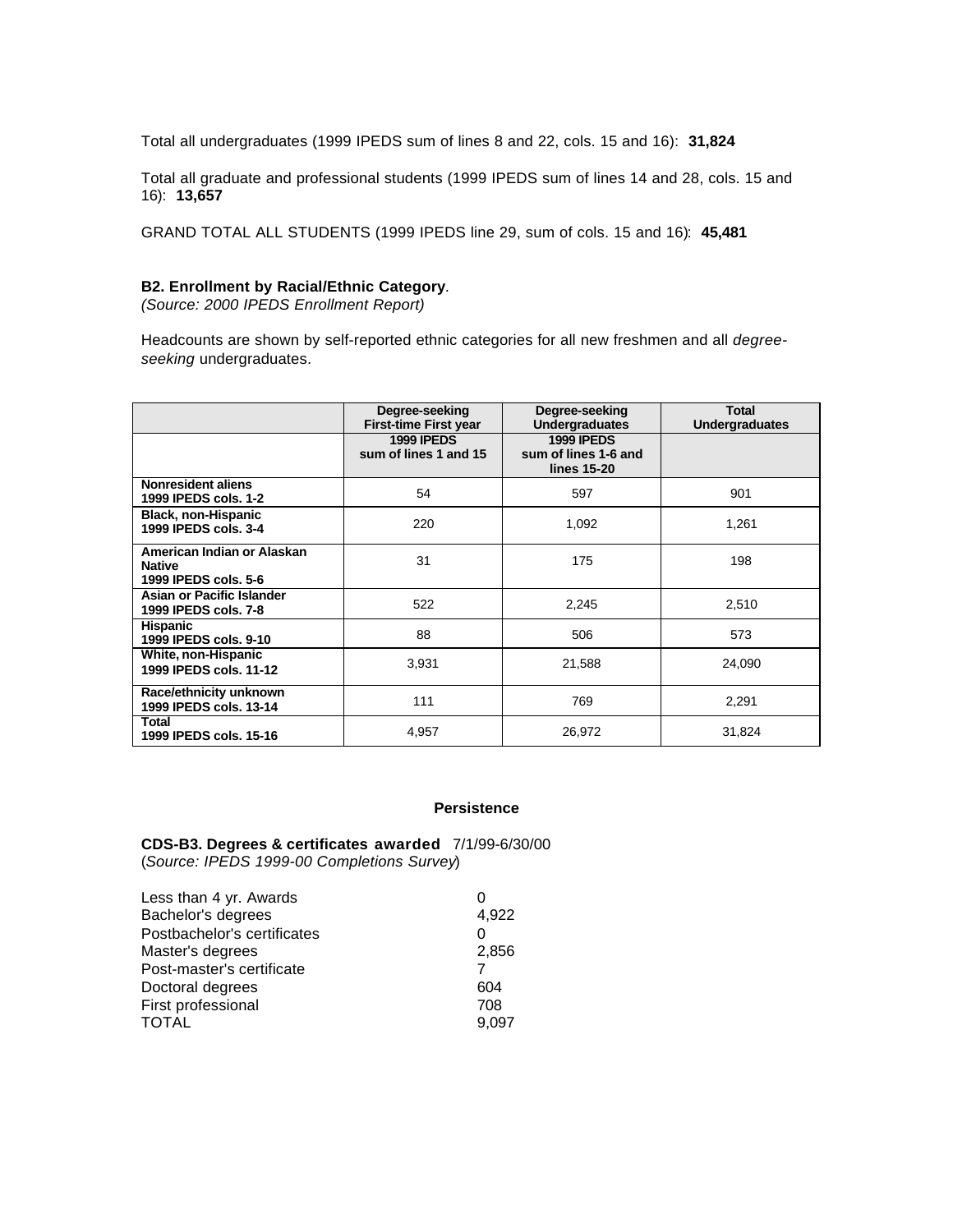# **CDS-B4/B11 Graduation rates**.

*(Source: IPEDS 2000 Graduation Rate Survey)*

The counts below are for the IPEDS definition of first-time full-time students and represent a subset of institutionally-defined new freshmen.

| B6. Cohort of Fall 1994 Full-time New Entering Freshmen | 2,205 |
|---------------------------------------------------------|-------|
| B7. Cumulative graduated in four years or less          | 376   |
| B8. Graduated in fifth year                             | 563   |
| B9. Graduated in sixth year                             | 157   |
| B10. Cumulative graduated in six years or less          | 1.096 |
| B11. Cumulative six year graduation rate                | 49.7% |

Graduation rate data are not yet available for 2000.

#### **CDS-B21**. **Retention rate**.

*(Source: IRR annual retention reports)*

Percentage of full/time freshmen entering in Fall 1999 who were enrolled in Fall 2000: 85%

#### **Average GPA of freshmen after first year**.

*(IRR special report, Fall 1998)*

2.84 on a 4.0 scale.

#### **Applications**

**CDS-C1. Freshman students.** Counts use institutional definition including those with 1-25 previous college semester credits. Figures are unduplicated counts of applicants, and do not count applications to multiple colleges by the same student.

|                          | Men   | Women | Gender<br><b>Unknown</b> | Total  |
|--------------------------|-------|-------|--------------------------|--------|
| Applied                  | 6,958 | 7,509 |                          | 14,467 |
| <b>Offered Admission</b> | 5,064 | 5,833 |                          | 10,897 |
| Enrolled full-time       | 2.284 | 2.566 |                          | 4.850  |
| Enrolled part-time       | 41    | 49    |                          | 90     |
| <b>Total Enrolled</b>    | 2,325 | 2.615 | 17                       | 4.957  |
| Offered/Applied          | 73%   | 78%   |                          | 73%    |
| Enrolled/Offered         | 46%   | 45%   |                          | 45%    |

**CDS-C2. Freshman wait-listed students.** The University of Minnesota maintains a wait list for selected colleges in some years but not all years.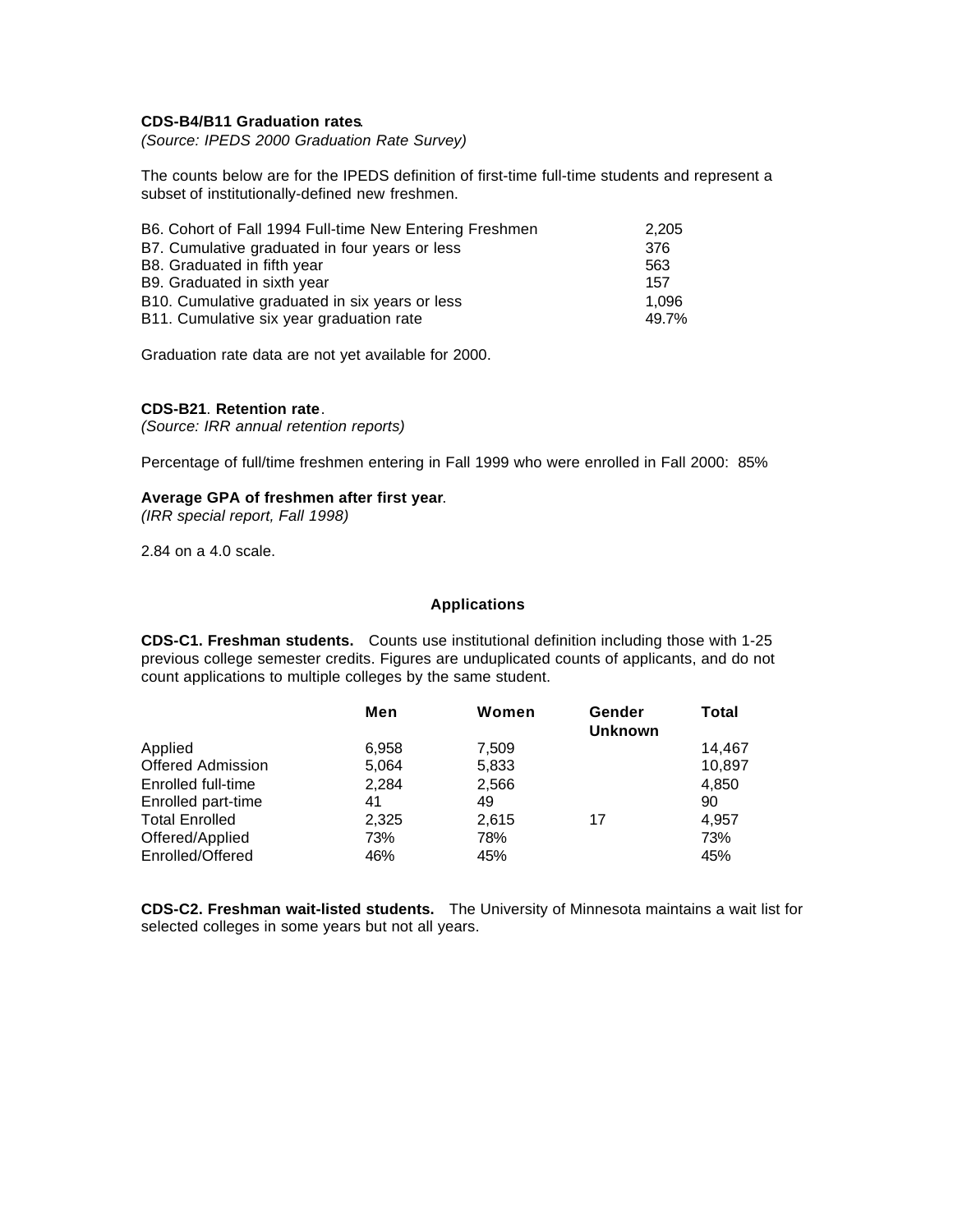# **Admissions Requirements**

#### **CDS-C3. High school graduation required?** Required/GED accepted

#### **CDS-C4. General college preparatory program required?** Yes

# **CDS-C5. High school units required.**

Unit = one year of study or its equivalent.

| Total academic units                         | 16 |
|----------------------------------------------|----|
| English (with emphasis on writing)           | 4  |
| <b>Mathematics</b>                           | 3  |
| (1 each of elementary algebra, geometry, and |    |
| intermediate algebra)                        |    |
| Science                                      | 3  |
| (1 each of biological & physical science)    |    |
| Foreign language                             | 2  |
| (must be same language)                      |    |
| Social studies                               | 3  |
| (1 must be U.S. history & 1 must be          |    |
| geographic studies)                          |    |
| Visual or performing arts                    |    |
| (including history & interpretation)         |    |

Institute of Technology and College of Biological Science applicants must complete four years of mathematics including geometry and trigonometry and three years of science including one each of biological science, chemistry and physics. Portfolio required of art program applicants. Audition required of music program applicants. High school activities summary required of Carlson School of Management applicants.

#### **Basis for Selection**

# **CDS-C6. Open admissions?** No

# **CDS-C7. Importance of freshman selection factors**.

If a student has taken required preparatory courses and has submitted an application by the priority deadline, the admissions decision is by formula using a combination of high school rank and standardized test scores. Applicants who do not meet these conditions are given individual review.

Very important factors. The secondary school record, class rank. standardized test scores.

*Factors considered for individual review applicants.*

Essay, interview, extracurricular activities, talent/ability, character/personal qualities, geographical residence, state residency, minority affiliation, volunteer work, work experience.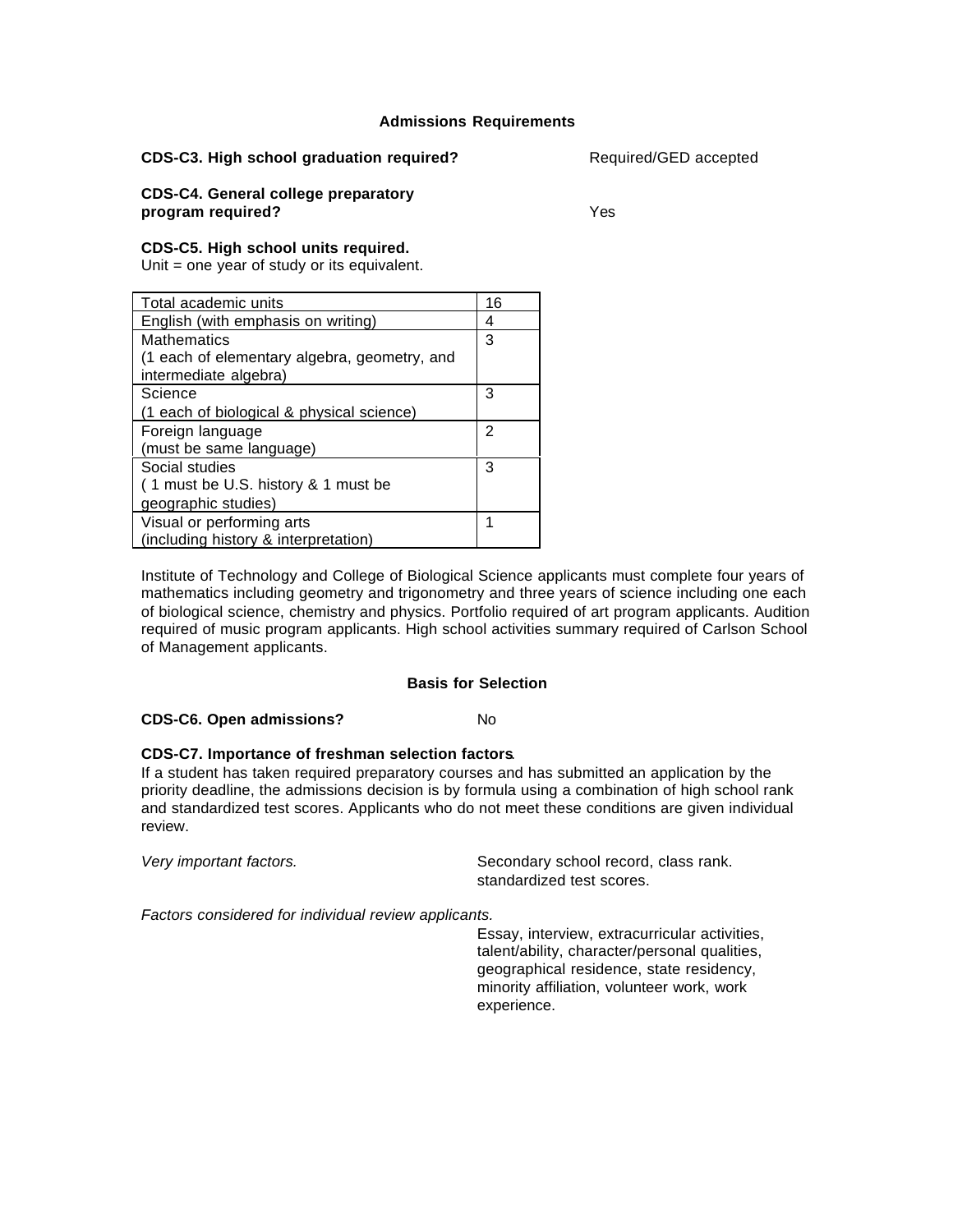# **CDS-C8. SAT/ACT requirements**.

SAT I or ACT required (no preference). ACT/SAT I used for placement as well as admissions. TOEFL required of international applicants. MELAB required of most non-English speakers.

# **Freshman Profile**

# **CDS-C9. SAT/ACT scores of fall 2000 freshmen.**

| <b>Submission</b>        | <b>Number</b>   |      | % of Total      |       |                 |
|--------------------------|-----------------|------|-----------------|-------|-----------------|
| <b>Submitting SAT</b>    | 949             |      | 19.1%           |       |                 |
| Submitting ACT           | 4741            |      | 95.6%           |       |                 |
| <b>Score Percentiles</b> | 25th            | 50th | 75th            | Mean  |                 |
| <b>SAT I Verbal</b>      | 530             | 600  | 650             | 587.7 |                 |
| SAT I Math               | 550             | 620  | 675             | 610.5 |                 |
| <b>ACT Composite</b>     | 22              | 25   | 28              | 24.5  |                 |
| <b>ACT English</b>       | 20              | 24   | 27              | 23.6  |                 |
| <b>ACT Math</b>          | 21              | 25   | 28              | 24.6  |                 |
| SAT I Scores (%)         | <b>Verbal</b>   |      | Math            |       |                 |
| 700-800                  | 13.2%           |      | 17.0%           |       |                 |
| 600-699                  | 37.2%           |      | 40.7%           |       |                 |
| 500-599                  | 34.5%           |      | 32.1%           |       |                 |
| 400-499                  | 12.0%           |      | $9.0\%$         |       |                 |
| 300-399                  | 2.7%            |      | 1.3%            |       |                 |
| 200-299                  | 0.4%            |      | $0.0\%$         |       |                 |
| ACT Scores (%)           | <b>ACT Comp</b> |      | <b>ACT Engl</b> |       | <b>ACT Math</b> |
| 30-36                    | 11.9%           |      | 10.8%           |       | 16.2%           |
| 24-29                    | 49.3%           |      | 42.2%           |       | 44.1%           |
| 18-23                    | 33.4%           |      | 36.3%           |       | 31.7%           |
| $12 - 17$                | 5.3%            |      | 9.6%            |       | 7.8%            |
| $6 - 11$                 | 0.1%            |      | 1.1%            |       | 0.1%            |
| Below 6                  | $0.0\%$         |      | $0.0\%$         |       | $0.0\%$         |

# **CDS-C10. High school rank distribution,** *freshmen*

| % submitting high school rank percentile     | 93.8% |
|----------------------------------------------|-------|
| % in top tenth of h.s. graduating class      | 29.8% |
| % in top quarter of h.s. graduating class    | 61.6% |
| % in top half of h.s. graduating class       | 89.1% |
| % in bottom half of h.s. graduating class    | 10.9% |
| % in bottom quarter of h.s. graduating class | 2.0%  |
| Mean                                         | 76.3  |
| Median                                       | 80.0  |

# **CDS-C11/12. High school GPA distribution & average, freshmen.**

Unavailable. The University of Minnesota, Twin Cities does not routinely collect high school GPA.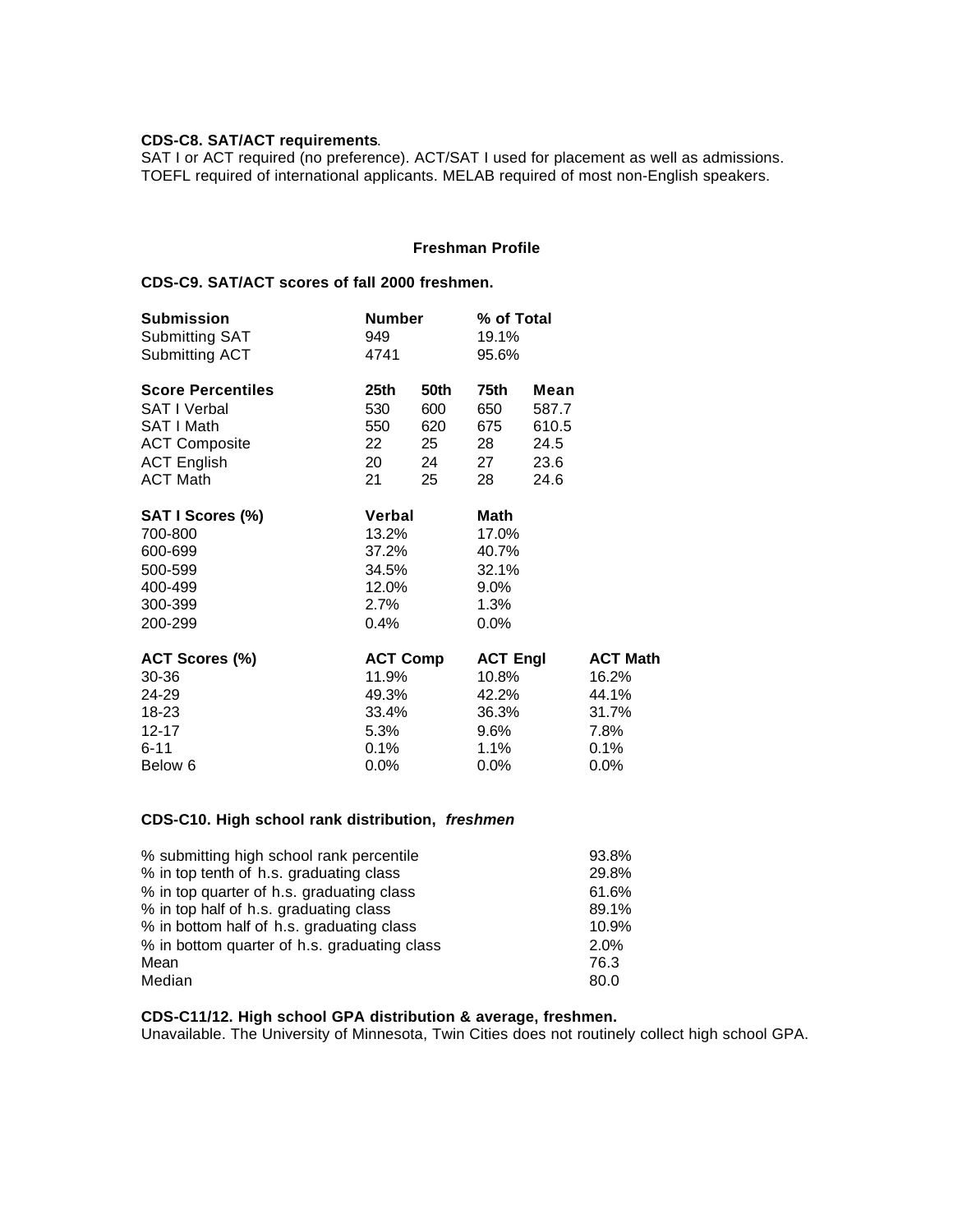# **Freshman Admissions Policies**

#### **CDS-C13. Application fee.**

\$35. May be waived for financial need.

#### **CDS-C14. Application closing date.**

Priority date for fall admission: December 15. Applications accepted until full. Rolling admissions.

#### **CDS-C15. Applications for non-fall terms.**

Applications are accepted for admission to spring term on a space-available basis. The College of Biological Sciences admits freshmen only for the fall.

#### **CDS-C16. Decision notification.**

On a rolling basis, beginning October 1. Notification of admission within four weeks of receipt of application.

#### **CDS-C17. Reply policy for admitted applicants.**

Reply is required by May 1. \$85 tuition deposit, nonrefundable (waived for financial need). \$100 residence hall room deposit, refundable.

#### **CDS-C18. Deferred admission.**

Students may postpone enrollment for up to one year after admission.

#### **CDS-C19. Early admission of high school students.**

High school students may be admitted as full-time freshmen before their high school graduation through a special early admissions program. Other students may take coursework concurrently while attending high school through the Minnesota Post-Secondary Options program.

#### **CDS-C20. Common Application Form accepted?**

No. However, students may apply electronically through the ACT College Connector or the Admissions Office web site.

# **CDS-C21/C22. Early decision or early action plans?**

No

# **International student admission.**

85 countries represented. Minimum 550 TOEFL score required. Financial statement, advance deposit, and separate application required. Application deadline is April 1.

### **Learning disabled student admission.**

Support services available. Lowest grade average accepted is "D." Second language requirement may be waived.

#### **Placement credit options.**

Credit and placement may be granted through CEEB Advanced Placement exams for scores of 4 or higher; scores of 3 may be considered. Credit may be granted through CLEP subject exams, CLEP general exams, and DANTES exams. Credit and placement may be granted through challenge exams. Credit may be granted for military experience.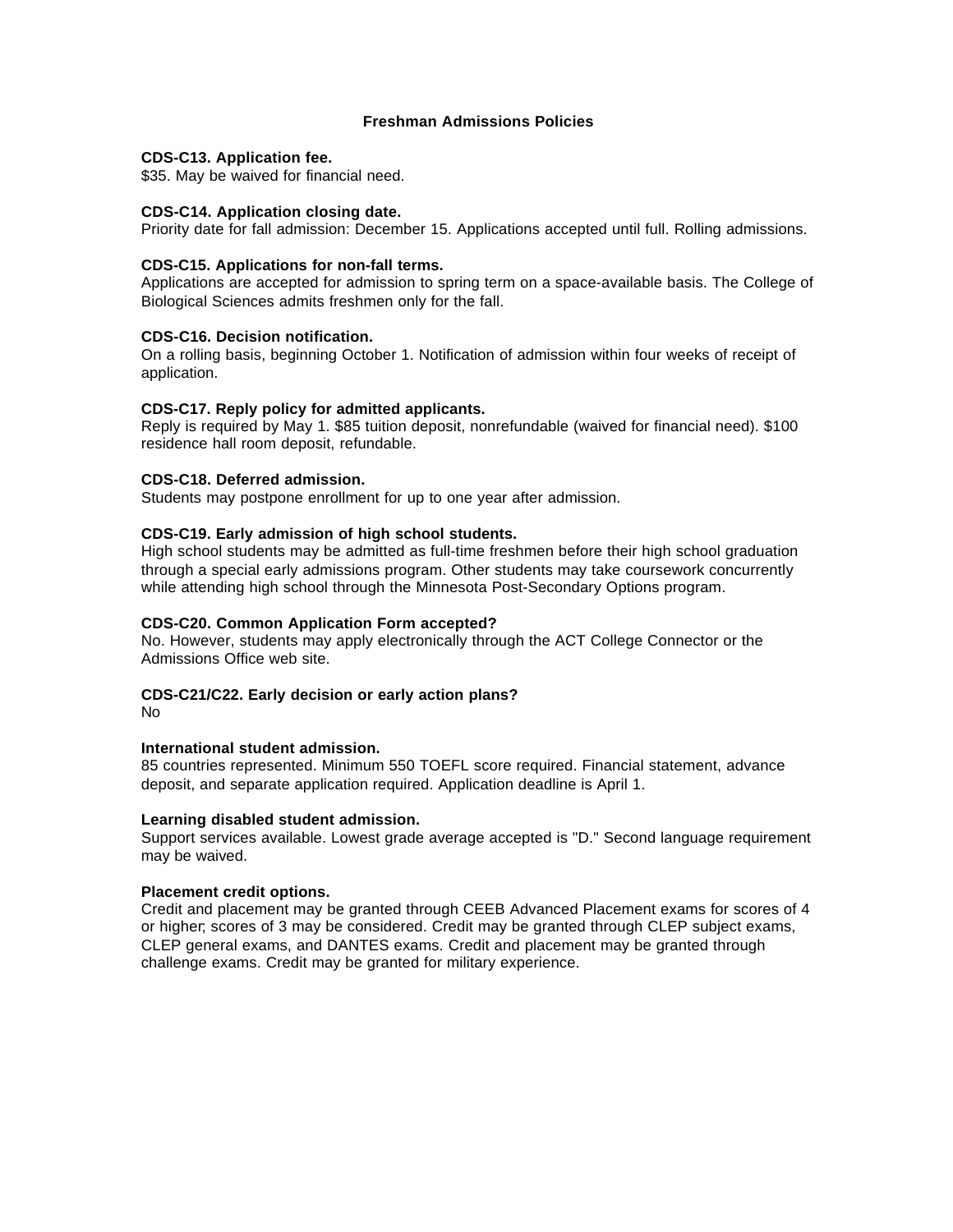#### **CDS-D1. Transfer policy.**

Transfer students accepted for all terms; transfer coursework accepted, contingent upon review.

| Men<br>Women<br>Gender Un. | Applied(AP)<br>2.292<br>2,855<br>205 | Admitted(AD)<br>1,359<br>1,885<br>121 | Enrolled(EN)<br>847<br>1.152<br>72 | <b>AD/AP</b><br>59%<br>66%<br>59% | <b>EN/AD</b><br>62%<br>61%<br>60% |
|----------------------------|--------------------------------------|---------------------------------------|------------------------------------|-----------------------------------|-----------------------------------|
| Total                      | 5,352                                | 3,365                                 | 2.071                              | 63%                               | 62%                               |

#### **CDS-D2. Transfer applicants, admits, and enrollees, Fall 1999**

#### **CDS-D3. Terms**.

Transfers are accepted for both fall and spring academic terms.

#### **CDS-D4. Minimum number of credits completed to qualify as transfer**.

26 semester or 39 quarter.

#### **CDS-D5. Required for Admission**.

College transcripts. High school graduates who have completed less than a full year of college coursework at the time of application will be considered for admission using a combination of transfer and freshman admission criteria (high school and transcripts and ACT or SAT test scores will be reviewed.) Transfer students who graduated from high school in 1987 or later will be expected to complete any missing high school preparation requirements within one year of enrollment and before graduation.

#### **CDS-D6. Minimum high school grade average** .

None

# **CDS-D7. Minimum college grade point average**.

2.5, higher for some programs

#### **CDS-D9. Application dates**.

Priority date is March 1 for fall, June 1 for spring. Notification and reply are continuous.

**CDS-D12. Lowest grade accepted**. "D"

**CDS-D13. Maximum number of transferable credits from 2-year institutions**. 90 semester or 135 quarter credits.

**CDS-D14. Maximum number of transferable credits from 4-year institutions**. None

#### **CDS-D16. Minimum number of credits that transfers must complete at the University of Minnesota**.

30 semester or 45 quarter credits.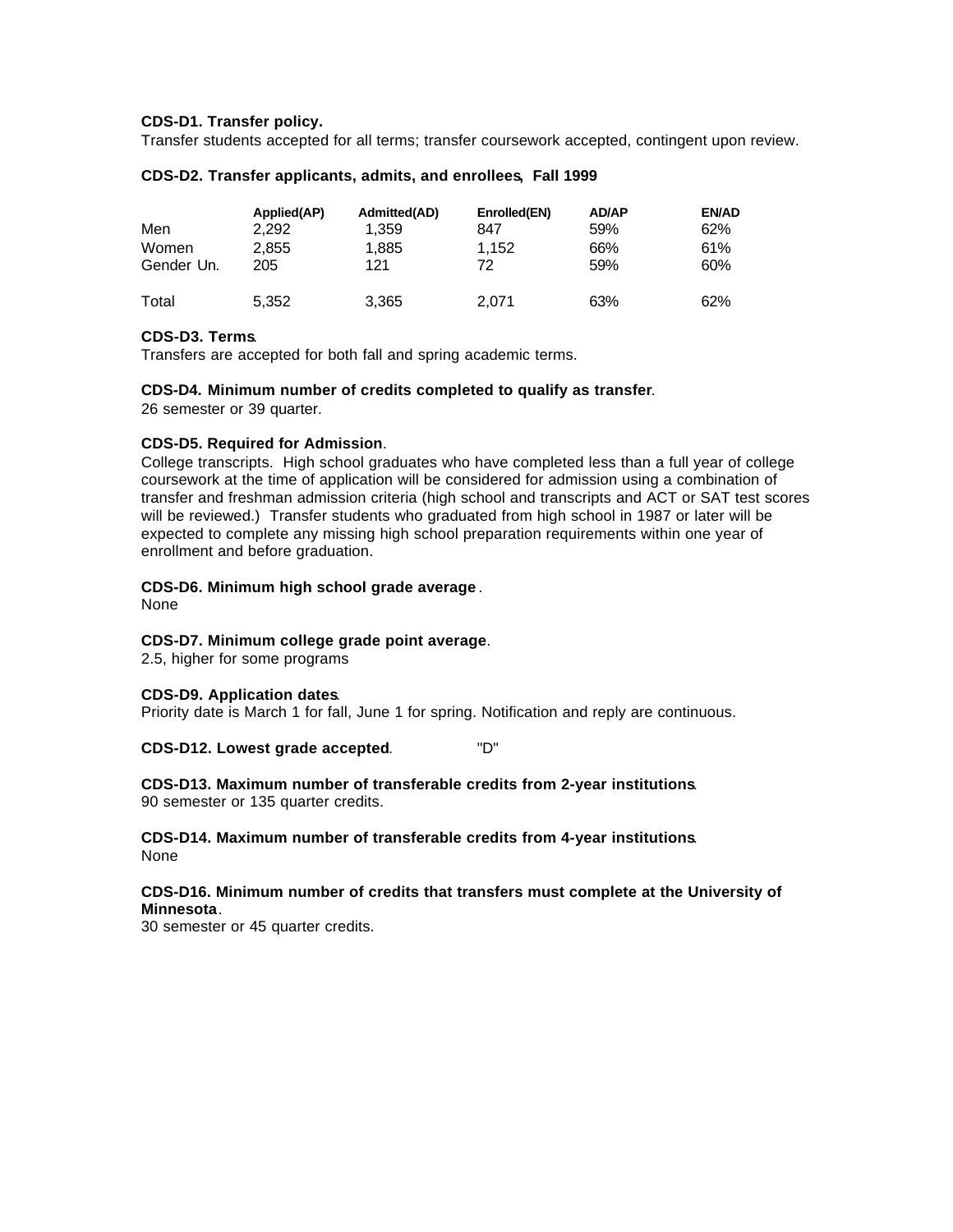#### **CDS-E1. Special study options.**

Accelerated program, cooperative (work-study plan) program, cross-registration, distance learning, double major, dual enrollment, English as a Second Language (ESL), exchange student program (domestic), external degree program, honors program, independent study, liberal arts/career combination, student-designed major, study abroad, teacher certification program (in early childhood, elementary, secondary, special, vo-tech, and bilingual/bicultural education and in 15 specific subject areas)

### **Other study options.**

Minors offered in most majors. Students may register in University College and take courses in any division for B.A. or B.S. degrees. Programs in foreign service and pre-social work. Phi Beta Kappa. Pass/fail grading option. Internships. Qualified undergraduates may take graduate-level classes. Pre-professional programs in law, medicine, veterinary science, pharmacy, dentistry, architecture, biology, education, journalism, landscape architecture, management, medical technology, mortuary science, nursing, and occupational/physical therapy.

#### **Combined bachelor's/graduate programs.**

None, but undergraduate prelicensure programs yielding masters degrees in education and architecture/landscape architecture are available. Students may apply for early admission to these programs while they are undergraduates. Also, qualified undergraduate students may take graduate level courses in most fields of study.

#### **CDS-E3. Areas requiring some course work for graduation.**

Arts/fine arts, computer literacy, English, foreign languages, history, humanities, mathematics, philosophy/religion, science, social science. No physical education or religious/convocation requirements.

#### **Academic Facilities and Services**

# **CDS-E4-7. Library collection.**

*(Source: IPEDS Academic Libraries Survey, Fall 1998, Twin Cities.)* Library facilities include four major libraries, several specialized libraries, 2000+ CD-ROMS, public access via web, and access to other university and city catalogs.

| E4. Books and other materials accessible through library's catalog. | 5.613.171 |
|---------------------------------------------------------------------|-----------|
| E5. Current serials                                                 | 46.989    |
| E6. Microform titles                                                | 5.582.760 |
| E7. Video and audio titles                                          | 1.185.373 |

#### **Museums.**

Frederick R. Weisman Art Museum, Bell Museum of Natural History

#### **Computers.**

All students granted free e-mail accounts and access to Internet. Computer labs available to all students. Campus has 20,000 IBM/IBM-compatible and Apple/Macintosh microcomputers. Computer equipment provided in residence halls. Access to mainframe and supercomputers available.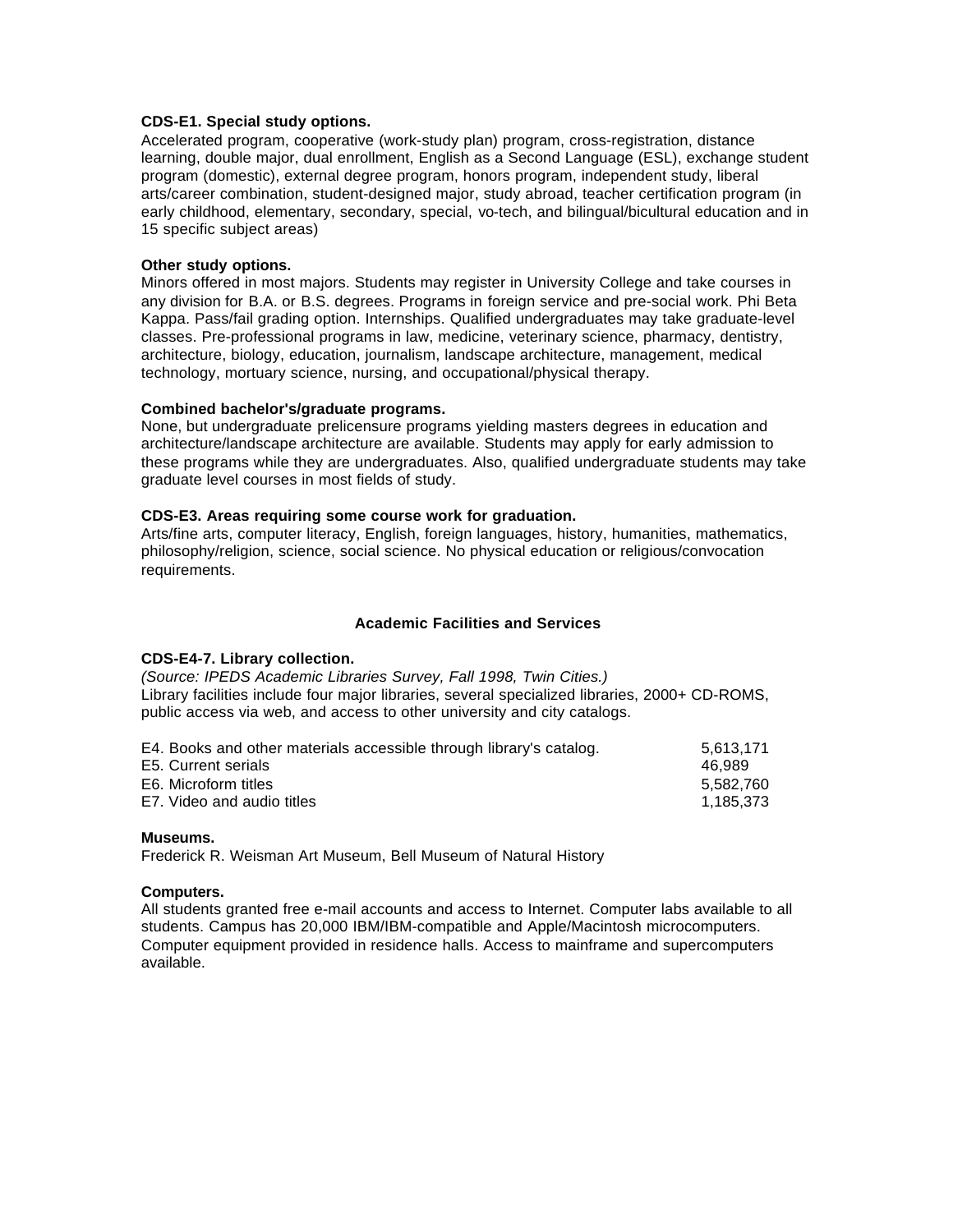#### **Counseling/support services.**

Remedial learning services. Non-remedial tutoring. Health service. Women's center. Day care. Minority student, military, veteran student, older student, birth control, career, personal, academic, psychological, and religious counseling. International student support services include English lab, special counselors/advisors.

# **Career services**.

Each undergraduate college maintains its own career center providing career counseling/planning, job placement, and employer recruitment on campus. Additionally, the University Counseling Services offers career testing and counseling.

**Learning disabled** support services include remedial math, remedial English, remedial reading, other special classes, diagnostic testing service, note-taking services, oral tests, readers, tutors, talking books, reading machines, tape recorders, untimed tests, learning center, study skills strategy assistance, career services.

**Disabled** student services include note-taking services, tape recorders, tutors, reader services. 75% of campus is accessible to the physically disabled. Career services include internships, career/job search classes, interest inventory, on-campus job interviews, resume assistance.

# **CDS-F1. Undergraduate and freshman profile.**

|                                      | <b>Freshman</b> | Undergraduate |
|--------------------------------------|-----------------|---------------|
| % from out of state (in U.S.)        | 30%             | 25%           |
| % of men in fraternities             | NA.             | <b>NA</b>     |
| % of women in sororities             | NA.             | <b>NA</b>     |
| % living in college housing          | 75%             | 20%           |
| % living off campus                  | <b>NA</b>       | <b>NA</b>     |
| % considering themselves "commuters" | NA.             | <b>NA</b>     |
| $%$ aged 25+                         | $1\%$           | 13%           |
| Average age of full-time students    | 18.3            | 20.7          |
| Average age of all students          | 18.3            | 21.8          |

# **CDS-F2. Activities offered.**

Student government, student newspaper, literary magazine, yearbook, radio station, television station, student-run film society, drama/theater, choral groups, marching band, music ensembles, dance, jazz band, musical theater, opera, pep band, symphony orchestra.

# **Other student activities.**

A total of 350 registered organizations, including 21 honor societies, Baptist Student Fellowship, Episcopal Center, Hillel House, Newman Center, Lutheran Campus Ministry, Children of the Night, Christian Outreach, Navigators, Latter-Day Saints Student Association, Eastern Orthodox Fellowship. Afro-American, Asian/Pacific-American, Chicano/Latino, and Native American centers, other minority groups. International Association, International Center, Third World Caucus, Brazilian, Cambodian, Chinese, Filipino, French, German, Greek, Japanese, Kenyan, Korean, Laotian, Malaysian, Pakistani, Polish, Singaporean, Taiwanese, Tunisian, Turkish, Ukrainian, and Vietnamese student groups. Student Advocate Service, Panhellenic Council, American Marketing Association, Angel Flight, National Lawyers Guild, Wildlife Rehabilitation Clinic, Women in Communication, Coalition for Peace Studies, United Student Leaders.

# **CDS-F3. ROTC.**

Army, Air Force, and Navy ROTC are offered on campus.

# **CDS-F4. Types of college owned, operated or affiliated housing available.**

Coed dorms, apartments for married students, apartments for single students, special housing for disabled students, special housing for international students, fraternity/sorority housing,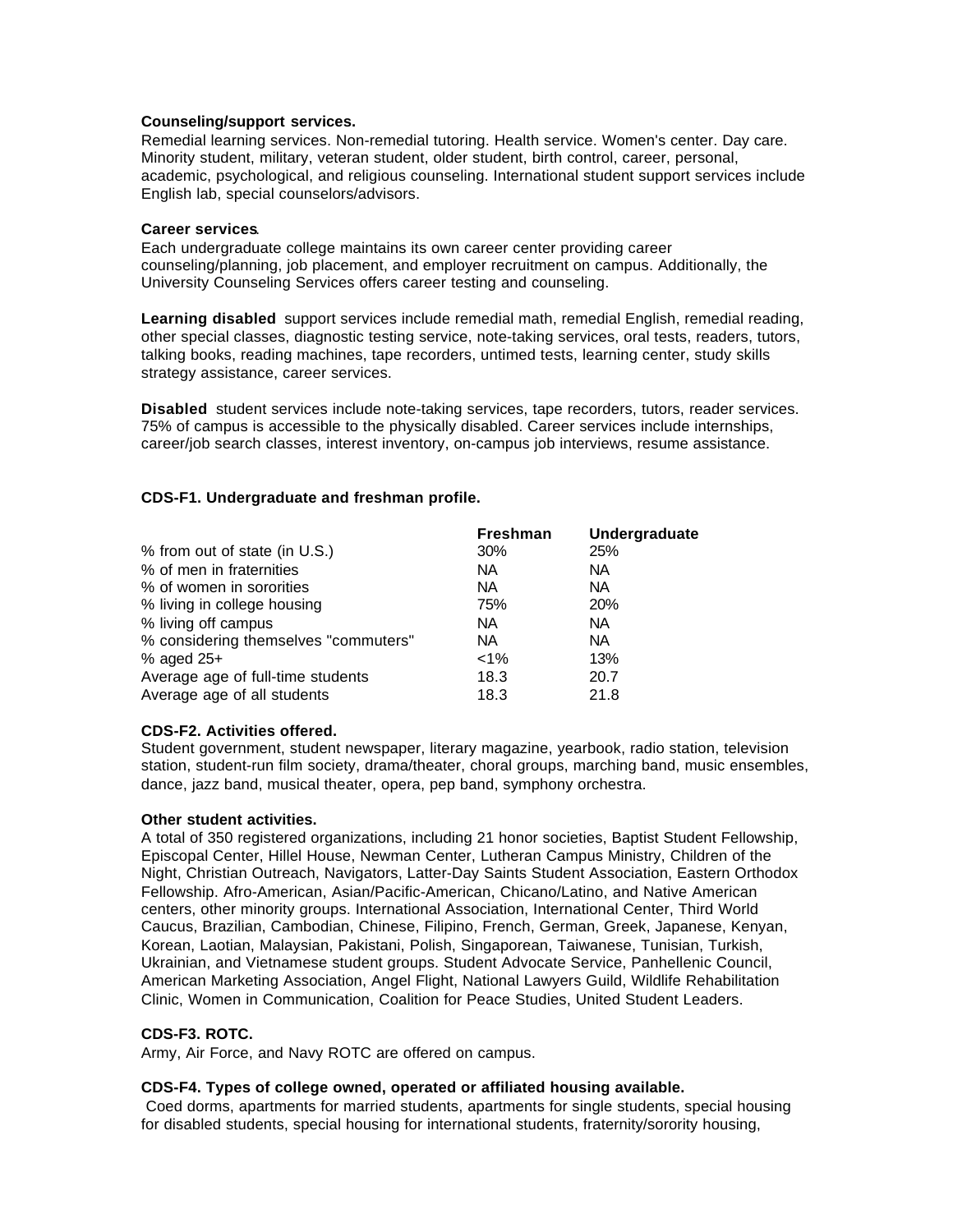cooperative housing, honors housing, residential college (academic programs in residence). Eight conventional residence hall, plus one new apartment style residence hall, with another on the way. New freshmen are guaranteed campus housing if they apply by May 1; (Earlier application encouraged is encouraged to get the best space). Available residence hall spaces: 5078. Offcampus housing office provides listings.

#### **Athletic participation.**

Two percent of students participate in intercollegiate sports. 65% of students participate in intramural sports. Member of Big 10 Conference, NCAA Division I, NCAA Division I-A for football, WCHA. Scholarships are potentially available in all intercollegiate sports.

#### **Men's intercollegiate sports.**

Basketball, baseball, cross-country, diving, football golf, gymnastics, ice hockey, swimming, tennis, track and field (indoor), track and field (outdoor), wrestling.

#### **Women's intercollegiate sports.**

Basketball, baseball, cross-country, diving, football golf, gymnastics, ice hockey, soccer, softball, swimming, tennis, track and field (indoor), track and field (outdoor), volleyball.

### **Club and intramural athletics** (generally available to both men and women).

Alpine skiing, badminton, ballroom dancing, bowling, canoe/kayak, crew, cycling, fencing, gymnastics, handball, ice hockey, juggling, lacrosse, martial arts, Nordic skiing, racquetball, rock climbing, rugby, sailing, scuba, soccer, softball, squash, swimming, synchronized swimming, tennis, ultimate Frisbee, volleyball, water polo, water skiing. Intramural/recreational badminton, baseball, basketball, bowling, broomball, flag football, floor hockey, ice hockey, racquetball, sand volleyball, soccer, softball, tennis, touch football, volleyball, water basketball, water polo.

#### **Regulations.**

Students may live on or off campus. All students may have cars on campus. Alcohol prohibited on campus. Honor code. Hazing prohibited. Student Conduct Code.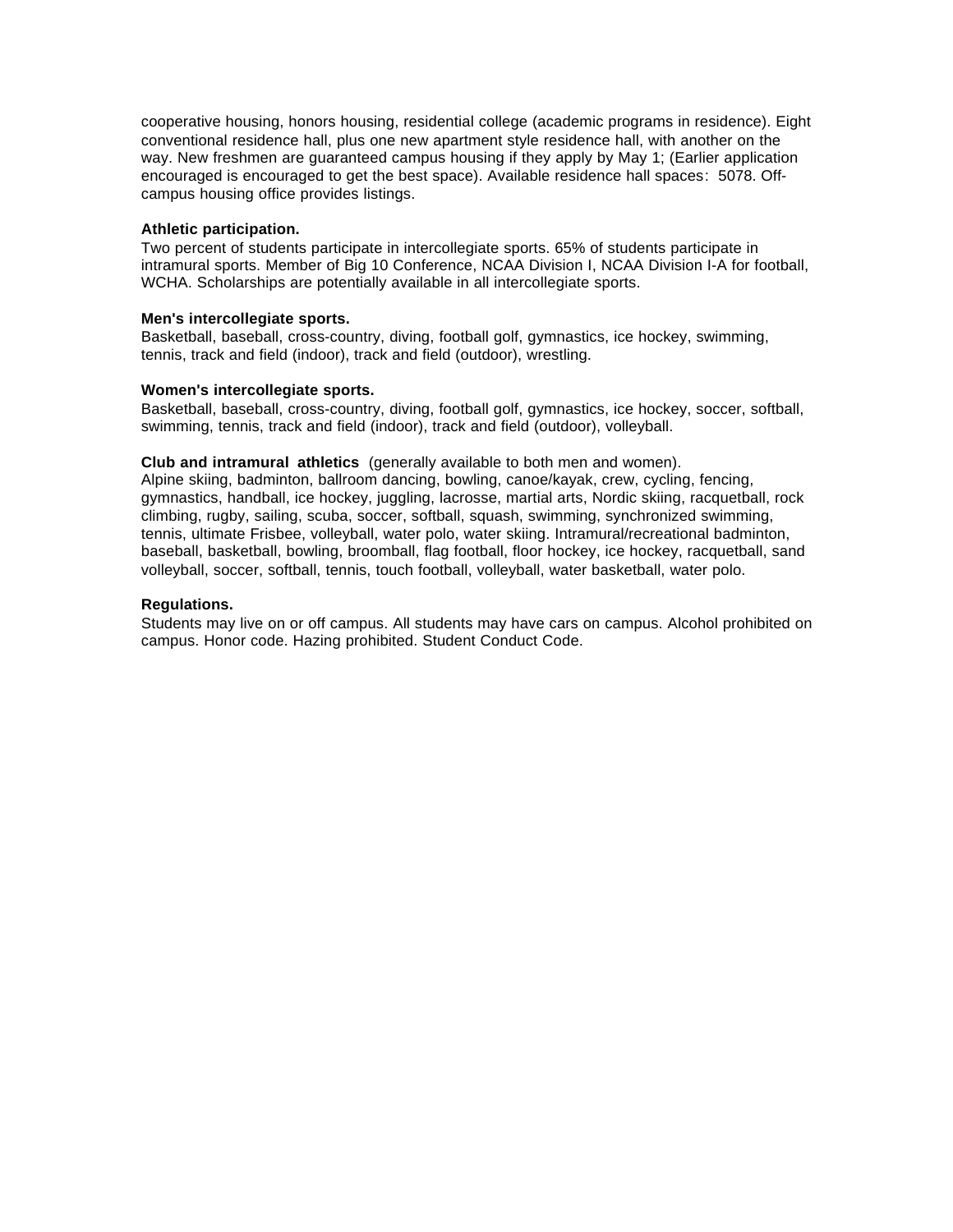**CDS-G1. Annual undergraduate full-time tuition, required fees, room and board.** Figures are for 2000-01 academic year, with a 15 semester-credit load. Fees are the required Student Services Fees. Room must include meal plan, and board figures assume 21 meals per week (10, 19, and 21 meal options are available). Expenses are the same for freshmen and for other undergraduates. Students from states with which Minnesota has tuition reciprocity pay rates lower than those of other non-resident students.

# **Undergraduate**

| Tuition--in-state                         | \$4,401    |
|-------------------------------------------|------------|
| Tuition--out-of-state                     | \$12,987   |
| Tuition--Nonresident aliens               | \$12,987   |
| Tuition-Wisconsin reciprocity             | \$4,044.44 |
| Tuition-ND, SD, & Manitoba reciprocity    | \$4.401    |
| Tuition-MSEP reciprocity (KS, MI, MS, NE) | \$6,601.50 |
| Required fees                             | \$476.44   |
| Room and board (Meal plan required)       | \$4,914    |

**CDS-G2. Number of credits per term a student can take for the stated full-time tuition.** Amounts listed are for 15 credits. Credits are assessed on a per credit basis, full price for credits 1-12 and half price for credits over 12.

#### **CDS-G3. Do tuition and fees vary by year of study?** No

**CDS-G4. How do tuition and fees vary by instructional program?** Undergraduate rates are the same for all programs.

#### **CDS-G5. Estimated expenses for academic year for typical full-time undergraduate.**

|                        | <b>On-Campus Resident</b> | <b>Commuter</b><br>(At home) | <b>Commuter</b><br>(Not at home) |
|------------------------|---------------------------|------------------------------|----------------------------------|
| Books/Supplies         | \$730                     | \$730                        | \$730                            |
| Room Only              | \$2,876                   | \$1,842                      | \$5,086                          |
| Board Only             | \$2,038                   |                              | \$900                            |
| Transportation         |                           | \$750                        | \$750                            |
| Other (misc. personal) | \$2,392                   | \$2,392                      | \$2,392                          |

#### **CDS-G6. Per-credit-hour charges, undergraduate.**

| Per-credit-hour charge for in-state students, 1 <sup>St</sup> 12 credits                                                                          | \$163          |
|---------------------------------------------------------------------------------------------------------------------------------------------------|----------------|
| Per-credit-hour charge for in-state students, credits over 12                                                                                     | \$82           |
| Per-credit-hour charge for out-of-state students, 1 <sup>St</sup> 12 credits<br>Per-credit-hour charge for out-of-state students, credits over 12 | \$481<br>\$241 |
| Per-credit-hour charge for international students. 1 <sup>st</sup> 12 credits                                                                     | \$481          |
| Per-credit-hour charge for international students, credits over 12                                                                                | \$241          |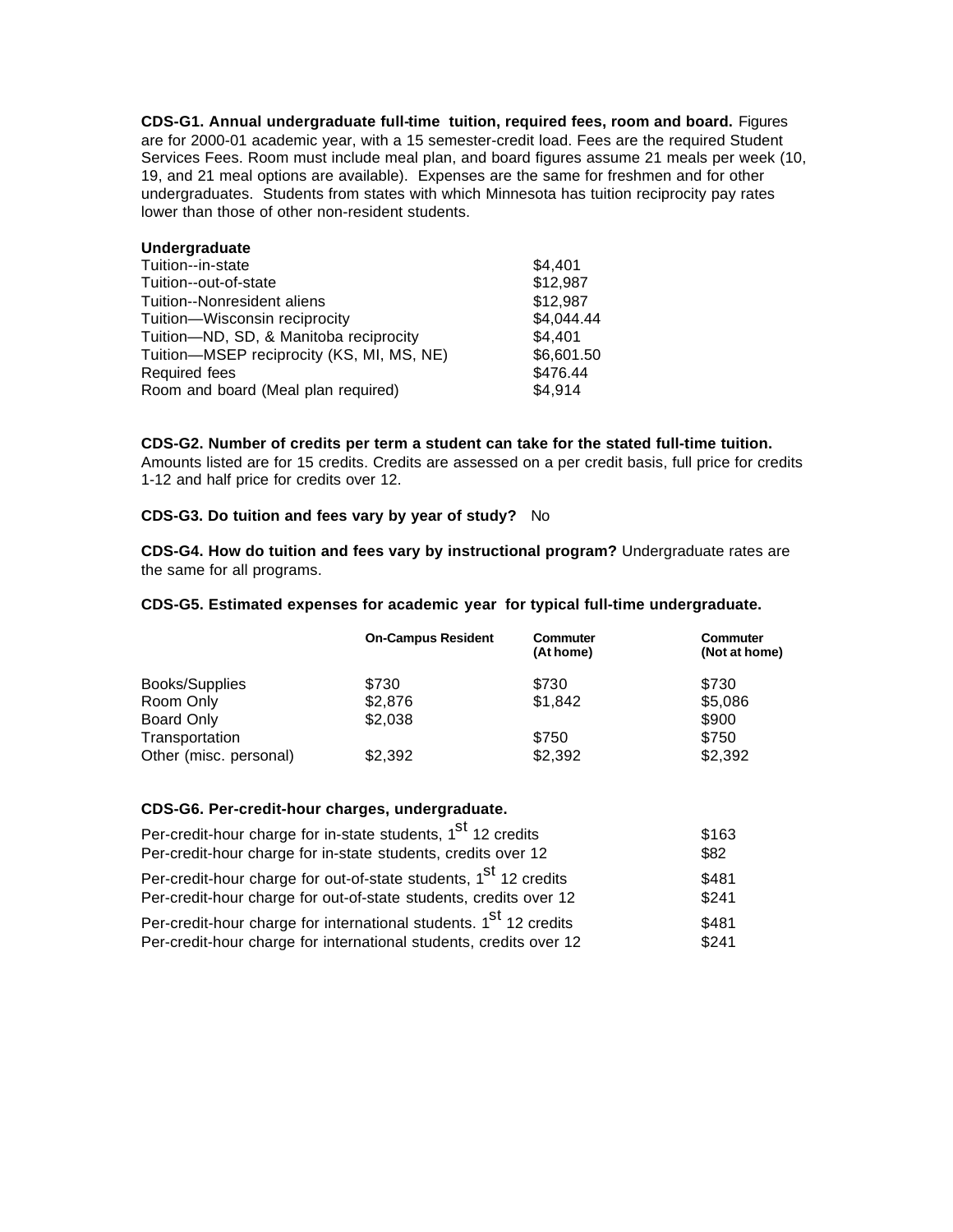# **All aid figures reported here are estimated data for the 2000-01 academic year**.

**CDS-H1. Total dollar amount awarded to undergraduates.** The table below shows the CDSrequested data on financial aid awards made to degree-seeking undergraduates.

| <b>TWIN CITIES CAMPUS</b>                 | <b>NEED</b>                                             | <b>NON NEED</b> | <b>TOTAL</b> |  |  |  |  |  |
|-------------------------------------------|---------------------------------------------------------|-----------------|--------------|--|--|--|--|--|
|                                           | 2000                                                    | 2000            | 2000         |  |  |  |  |  |
| Federal                                   | \$13,203,926                                            | \$0             | \$13,203,926 |  |  |  |  |  |
| State                                     | \$11,781,534                                            | \$106,347       | \$11,887,881 |  |  |  |  |  |
| Institutional & external awarded by inst. | \$14,931,794                                            | \$1,999,208     | \$16,931,002 |  |  |  |  |  |
| External not awarded by inst.             | \$3,613,245                                             | \$687,166       | \$4,300,411  |  |  |  |  |  |
| $Inst + Ext$                              | \$18,545,039                                            | \$2,686,374     | \$21,231,413 |  |  |  |  |  |
| <b>Total Grants</b>                       | \$43,530,499                                            | \$2,792,721     | \$46,323,220 |  |  |  |  |  |
|                                           | \$46,696,473                                            | \$9,797,655     | \$56,494,128 |  |  |  |  |  |
| (excluding PLUS)                          |                                                         |                 |              |  |  |  |  |  |
| <b>Federal Work Study</b>                 | \$4,869,866                                             | \$0             | \$4,869,866  |  |  |  |  |  |
| State Work Study                          | \$6,557,737                                             | \$0             | \$6,557,737  |  |  |  |  |  |
| <b>Total Self Help</b>                    | \$58,124,076                                            | \$9,797,655     | \$67,921,731 |  |  |  |  |  |
| Parent Loans                              | \$0                                                     | \$21,163,809    | \$21,163,809 |  |  |  |  |  |
| <b>Tuition Waivers</b>                    | \$0                                                     | <b>NA</b>       | <b>NA</b>    |  |  |  |  |  |
| <b>Athletic Waivers</b>                   | \$0                                                     | \$4,159,161     | \$4,159,161  |  |  |  |  |  |
|                                           | <b>ALL UNDERGRADUATES</b><br><b>SELF HELP All Loans</b> |                 |              |  |  |  |  |  |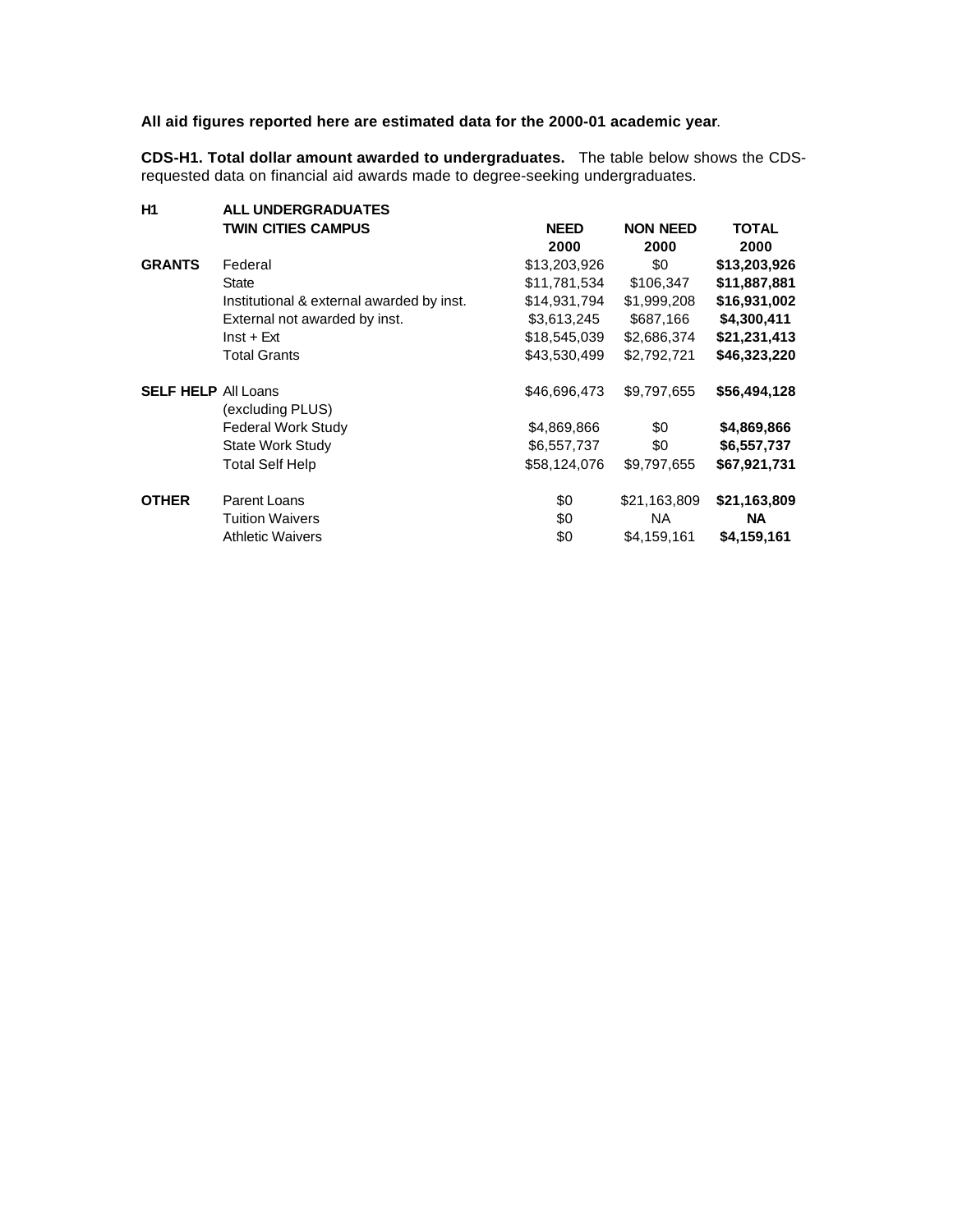**S-H2. Number of enrolled students receiving aid.** The chart below shows the number of degree-seeking students who applied for and received financial aid. Note that students may be counted in more than one row, and full-time freshmen are also counted as full-time undergraduates.

| Н2           | <b>UNDERGRADUATES</b>                          |                  |                  |                  |
|--------------|------------------------------------------------|------------------|------------------|------------------|
|              | <b>TWIN CITIES CAMPUS</b>                      | <b>FULL TIME</b> | <b>FULL TIME</b> | <b>PART TIME</b> |
|              |                                                | <b>NHS</b>       | <b>UGRAD</b>     | <b>UGRAD</b>     |
|              |                                                | 2000             | 2000             | 2000             |
| a            | <b>Total Headcount</b>                         | 4865             | 21996            | 4976             |
| b            | N from a who applied for aid                   | 3325             | 13466            | 1802             |
| c            | N from <b>b</b> with need                      | 2357             | 10329            | 1508             |
| d            | N from <b>d</b> receiving any aid              | 2290             | 9983             | 1300             |
| е            | N from <b>d</b> receiving need based gift aid  | 1764             | 7189             | 868              |
| f            | N from <b>d</b> receiving need based self help | 1993             | 8927             | 1123             |
| g            | N from <b>d</b> receiving non need gift aid    | 243              | 749              | 54               |
| h            | N from <b>d</b> whose need was fully met       | 1028             | 4053             | 252              |
|              | (excluding PLUS & UNSUB loans)                 |                  |                  |                  |
| ı            | Avg % Need Met for those receiving any         | 82%              | 79%              | 63%              |
|              | need based aid (excluding PLUS/UNSUB)          |                  |                  |                  |
| j            | Avg total aid package for those in <b>d</b>    | \$7,923          | \$7,893          | \$6,557          |
| k            | Avg need based gift for those in e             | \$4,200          | \$3,582          | \$2,214          |
| L            | Avg need based self help for those in f        | \$4,125          | \$5,105          | \$5,699          |
| m            | Avg need base loan for those in f              | \$2,568          | \$4,053          | \$4,960          |
| n            | N from a with no need receiving non need gift  | 358              | 844              | 30               |
| $\mathbf{o}$ | Avg non need gift for those in <b>n</b>        | \$3,697.00       | \$3,249.00       | \$1,692.00       |
| p            | N from a receiving non need athletic dollars   | na               | na               | na               |
| q            | Avg non need athletic dollars                  | na               | na               | na               |
|              |                                                |                  |                  |                  |

# **CDS-H3. Needs-analysis methodology used**:

Federal methodology

**CDS-H4. Percent of 1998 graduating undergraduate class who have borrowed through any loan programs (federal, state, subsidized, unsubsidized, etc.).** Not available

**CDS-H5. Average per-student cumulative undergraduate indebtedness of those in line H4**. Not available

# **CDS-H6. Aid to undergraduate international students**.

Both college-administered need-based and non-need-based financial aid are available for international students. *Average and total dollar amount awarded*: Not available.

# **CDS-H7. Process for first-year/freshman students**.

All students must submit FAFSA. Additional forms not required.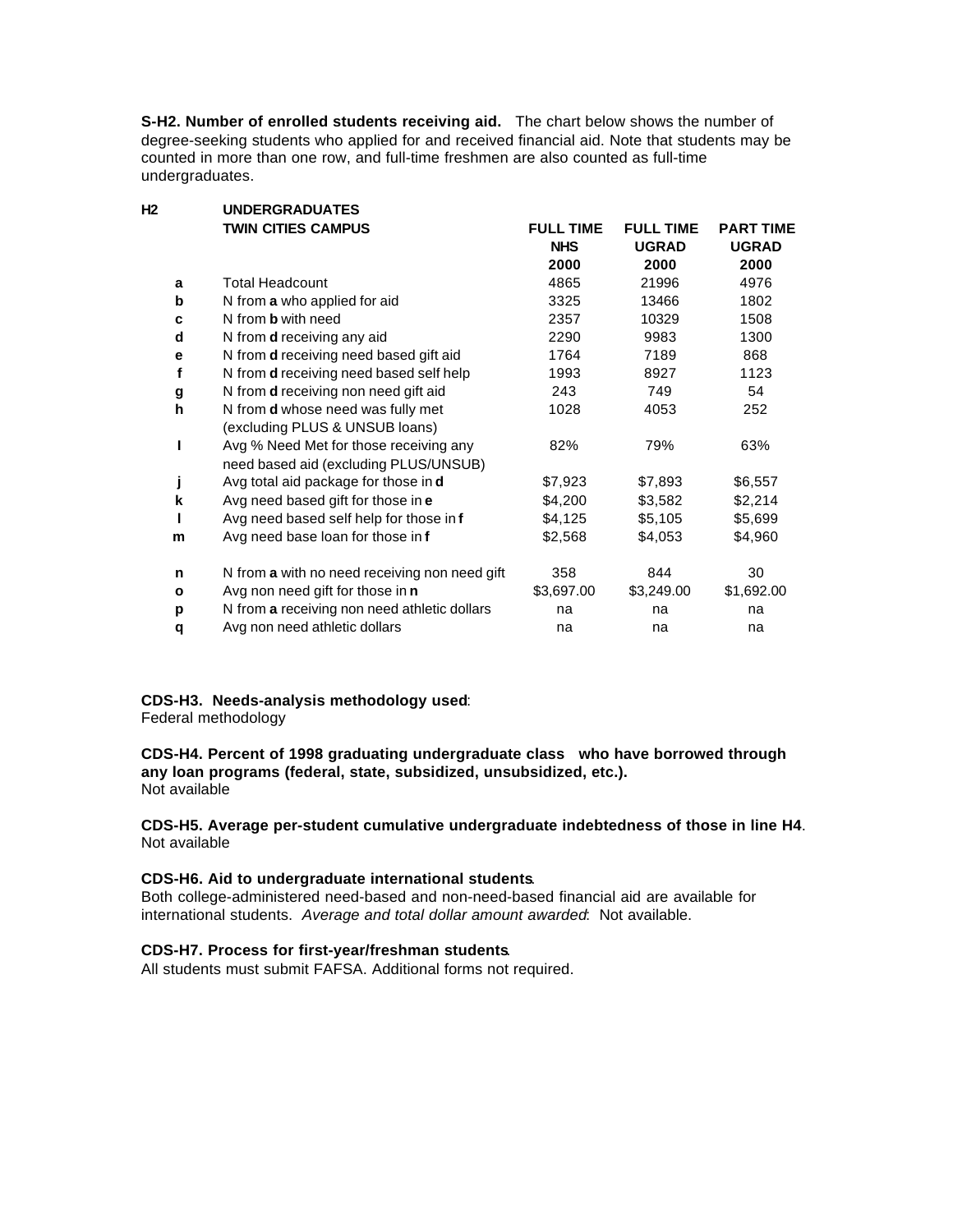#### **CDS-H8. Process for first-year/international students**.

All students must submit Foreign Student's Financial Aid Application and Foreign Student's Certification of Finances Additional forms not required.

#### **CDS-H9/11. Filing, notification and reply dates for first-year/freshman) students**.

Priority deadline for academic scholarships, January 15. Priority deadline for other aid, February 15. Applications received after No deadline for filing required forms (applications processed on a rolling basis); notification on a rolling basis.

#### **CDS-H12. Loans types available**.

Perkins, PLUS, Stafford, NSL, Health Professions Loans, state loans, college/university loans, private loans, and unsubsidized Stafford loans. Deferred payment plan.

#### **CDS-H13. Scholarships and grants available**.

Pell grants, SEOG, NSS, state scholarships/grants, college/university scholarships/grants, private scholarships/grants, ROTC scholarships, academic merit scholarships, athletic scholarships, and aid for undergraduate international students.

#### **Student employment available**.

Federal Work-Study Program. Institutional employment. Off-campus part-time employment opportunities rated "excellent." About 75% of students work either on or off campus while attending classes.

# **CDS-H14. Criteria used in awarding institutional aid**.

Need-based aid is awarded solely on the basis of financial need. Depending on the scholarship, non-need based aid is awarded on the basis of academic merit, art, athletics, ROTC, leadership, ethnic background, music/drama, religious affiliation, state/district residency.

# **CDS-I-1. Faculty**.

Faculty teach both undergraduate and graduate students.

|                           |     | <b>Full-time</b> |    | <b>Part-time</b> |     | Total |
|---------------------------|-----|------------------|----|------------------|-----|-------|
| <b>Total Faculty</b>      |     | 2,711            |    | 368              |     | 3,079 |
| Minority                  | 299 |                  | 25 |                  | 324 |       |
| Women                     | 744 |                  | 96 |                  | 840 |       |
| Men                       |     | 1,967            |    | 272              |     | 2,239 |
| International             |     | 162              |    | 21               |     | 183   |
| With terminal Degree      |     | 2,603            |    | 327              |     | 2,930 |
| W/o terminal--master's 78 |     |                  | 16 |                  | 94  |       |
| W/o terminal--bachelor's  |     | 30               |    | 25               |     | 55    |

#### **Fall 1999 Student to Faculty ratio**:

Not available

**I-3. Undergraduate class size.** The table below shows the number of class sections with undergraduates enrolled, Fall 1999.

|                       | $1-9$ |                                             | 10-19 20-29 30-39 40-49 50-99 |  | $100+$ | Total |
|-----------------------|-------|---------------------------------------------|-------------------------------|--|--------|-------|
| <b>Class Sections</b> |       | 1.149 618 511 324 191 335 205 3.333         |                               |  |        |       |
| Class Sub-sections    |       | 2.094  1.357  1.077  355  73  52  13  5.021 |                               |  |        |       |